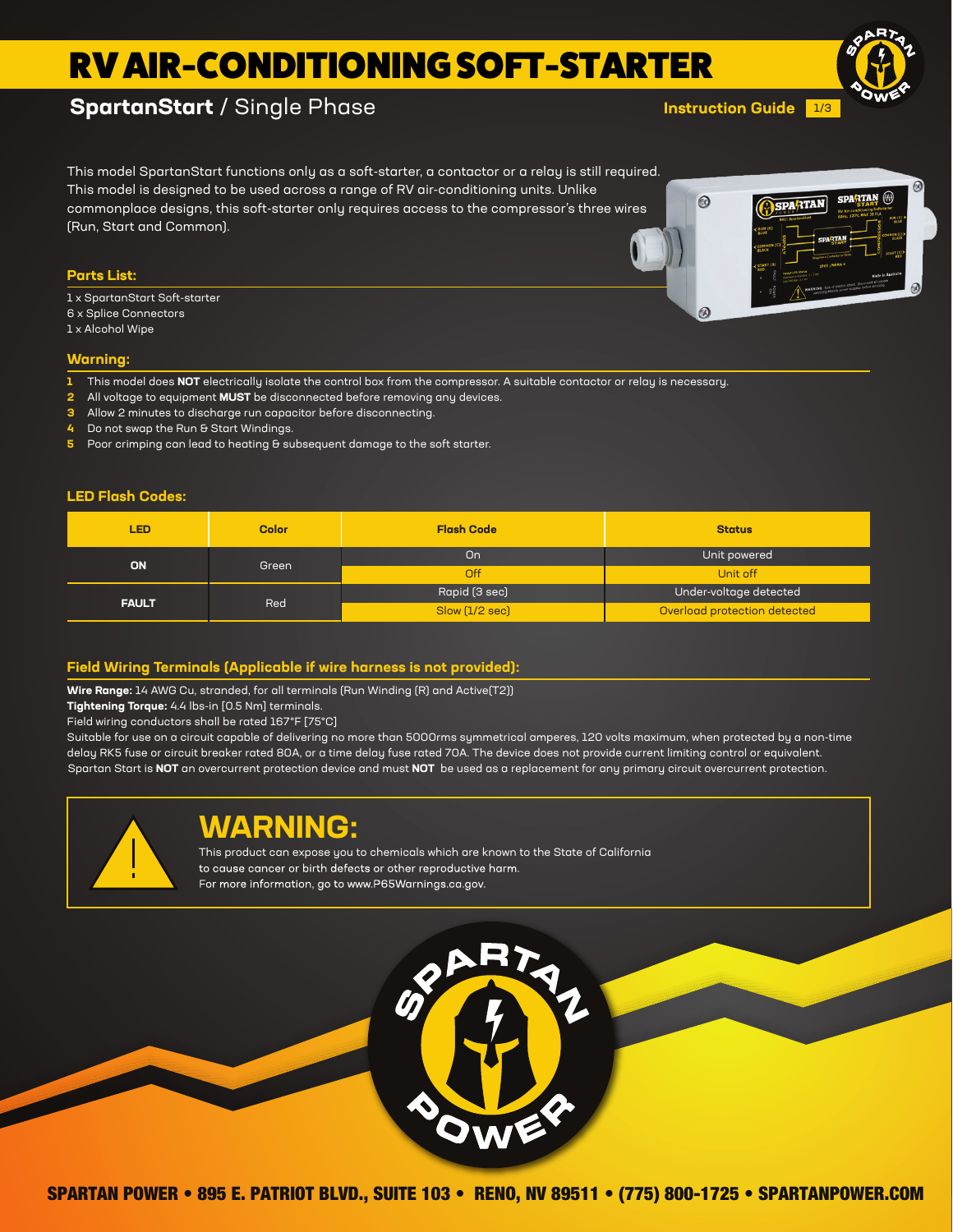# INSTALLATION

## SpartanStart must be installed by qualified/licensed technician Instruction Guide <mark>2/3</mark>

Acquire manufacturer's wiring diagram for the air-conditioning unit.

Turn off power to the RV unit.

Verify from the manufacturer's wiring if there any start-assist devices such as start capacitors, start relays or PTCRs which may be present.

If present, these need to be removed. Follow the Start winding connection from Compressor into the control box. This should terminate onto a run capacitor (HERM terminal, in case of a dual capacitor). If the same terminal has other wires terminated, these must be disconnected and electrically isolated.

| <b>Step</b>                                              | <b>Instruction</b>                                                                                                                                                                                                                                                                                                                                                                                                                                                                                           | <b>Illustration</b>                                                                              |  |  |
|----------------------------------------------------------|--------------------------------------------------------------------------------------------------------------------------------------------------------------------------------------------------------------------------------------------------------------------------------------------------------------------------------------------------------------------------------------------------------------------------------------------------------------------------------------------------------------|--------------------------------------------------------------------------------------------------|--|--|
| $\mathbf 1$                                              | Open the top hood of the RV air-conditioning unit.<br>If necessary, gain access to the compressor's wiring by<br>removing any additional foam covers.                                                                                                                                                                                                                                                                                                                                                        |                                                                                                  |  |  |
| $\mathbf{2}$                                             | Identify the three wires (Run, Start and Common) routed<br>to the compressor. Most often, these are routed through<br>a sleeve cover.                                                                                                                                                                                                                                                                                                                                                                        |                                                                                                  |  |  |
| З                                                        | Identify a suitable location to place the soft-starter.<br>Please avoid placing the soft-starter and its wiring in the<br>following areas.<br>· In the direct path of an air vent,<br>• In proximity (less than 2 inches) to copper pipes (inlet<br>or discharge),<br>• Near rotating mechanical parts,<br>• Near heat sources,<br>• A place that interferes with closing the top hood.<br>Suitable locations to place the soft-starter are:<br>· Inside/adjacent to the foam cover,<br>• On the base floor. |                                                                                                  |  |  |
| 4                                                        | Cut the compressor's three wires at a location within<br>range of the soft-starter's wire harnesses.                                                                                                                                                                                                                                                                                                                                                                                                         | Run<br>Start<br>Control<br>C Comp.<br><b>Box</b><br>Common<br>(Supply side)<br>(Compressor side) |  |  |
| $\bigcirc \hspace{-0.75mm} \bigcirc$<br>$\bullet$<br>OWE |                                                                                                                                                                                                                                                                                                                                                                                                                                                                                                              |                                                                                                  |  |  |